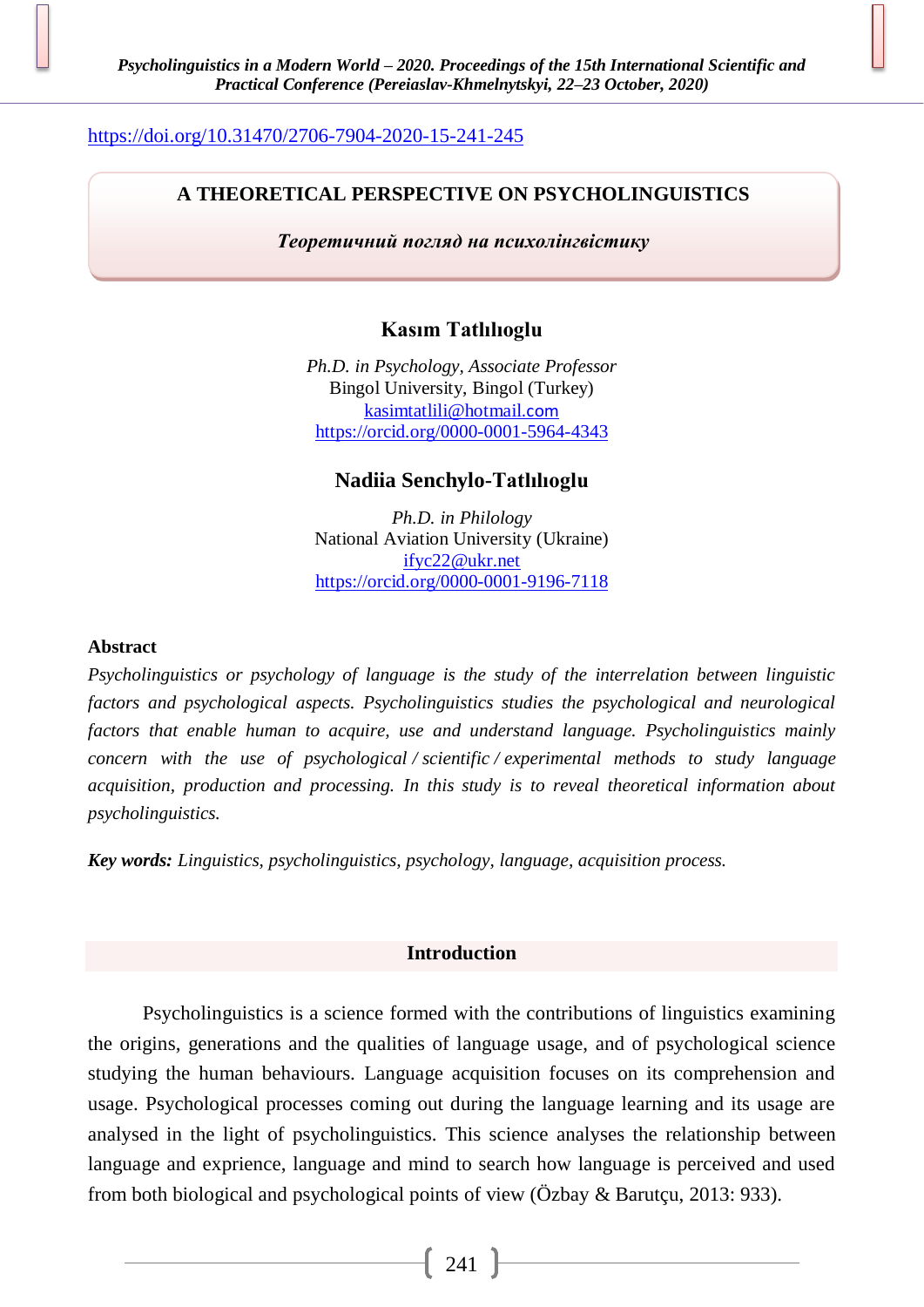Psycholinguistics researchers since the linguistic revolution of the mid - 1960 the field has brooded to encompass a wide range of topics and disciplines. Psycholinguistics is interdisciplinary and is studied in different fields such as psychology, cognitive science and linguistics (Jodai, 2011: 2). Historically the focus of most psycholinguists has been on first language (L1), acquisition of first language in children and in research on adult comprehension and production (Schmitt, 2002).

The relation between language and psychology originates from the fact that an individual forms his/her innate linguistic abilities in compliance with the process of personality development. Chomsky's views that discuss language development within biological and psychological context are referred to as «psycholinguistic» theories (Chomsky, 2000).

#### **Results**

**What is psycholinguistics?** Psycholinguistics is the branch of cognitive psychology that studies the psychological basis of linguistic competence and performance. According to Altman (2001) psycholinguistics that m eans psychology of language is the study of the psycho-logical and neurological factors that enable humans to acquire, use, comprehend and produce language. Psycholinguistics or psychology of language is the study of the interrelation between linguistic factors and psychological aspects. Psycholinguistics covers the cognitive processes that make it possible to generate grammatical and meaningful sentences out of vocabulary and grammatical structure as well as the processes that make it possible to understand utterances, words, texts, etc. Psycholinguistics concerns with the study of the cognitive process that supports the acquisition and use of language (Miller & Emas, 1983; cited in Jodai, 2011: 3).

**Who is Psycholinguistics?** A psycholinguist is a social scientist who studies psycholinguistics, which connects psychology and linguistics. Psycholinguistics is interdisciplinary in nature and is studied by people in a variety of fields, such as, psychology, cognitive science, linguistics, neuroscience and many more. The main aim of psycholinguistics is to outline and describe the process of producing and comprehending communication.

More specifically, a psycholinguist studies language, speech production, and comprehension by using behavioral and neurological methods traditionally developed in the field of psychology, but other methods such as corpus analysis are also widely used (en.wikipedia.org/wiki/Psycholinguist). Psycholinguists currently represent a widely diverse field. Many psycholinguists are also considered to be neurolinguists, cognitive linguists, neurocognitive linguists, or are associated with those who are (Garnham, 1998). In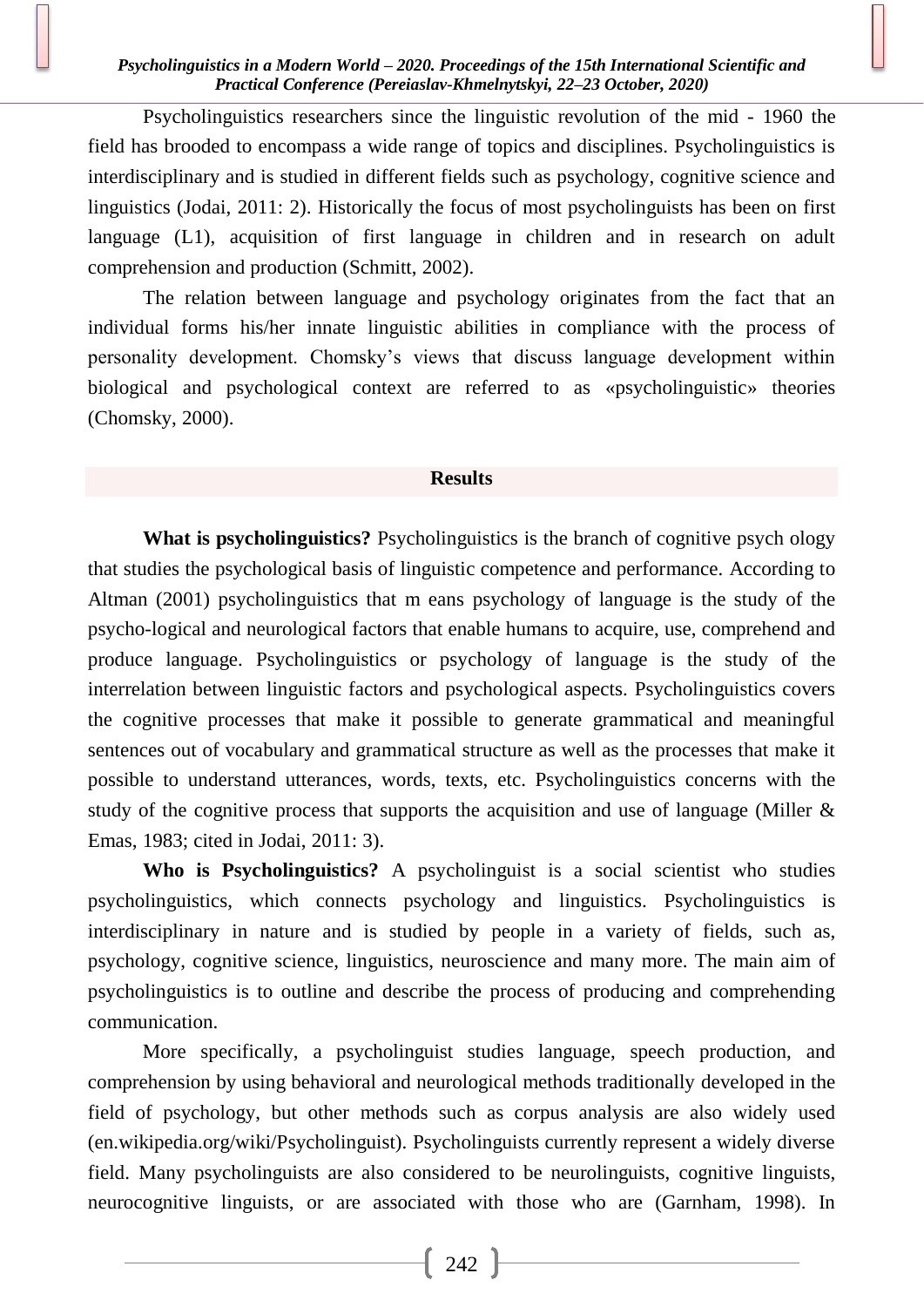psycholinguistics researchers try to develop models to describe and preferably predict specific linguistic behavior (Gernsbacher, 1994; cited in Jodai, 2011: 8).

The other significance of studying of psycholinguistics is that it uncovers universal processes that governs the development, use and breakdowns of language (Bates et al., 1995; Harley, 2005). Psycholinguistics tries to solve the relationships (the relationship between language and thought) between the individual speaking and the language used by the individual. The main of purpose of psycholinguistics is to outline and describe the process of producing and comprehending communication. In the tradition of psychology, various models are used to further this understanding.

**Psycholinguistics as an Interdisciplinary Science.** Although linguistics and psychology are different disciplines, the common ground they share is quite vast. The area that covers the act of trying to reach concrete results with reference to scientific data that address the influence of psychology on language and vice versa is referred as the area of interest in psycholinguistics (Taştekin, 2016: 987). Development of the language develops depending on other developmental areas. In this context, psycholinguistics is interdisciplinary (Girgin, 2020: 52). Psycholinguistics is the discipline interested in the common grounds of philology which studies the roots, development and usages of languages and psychology which studies and interprets human behavior. This discipline is interested in how an individual performs the functions of comprehension, interpretation, synthesizing and analyzing as well as the foundations of verbal skills and writing skills. While linguistics deal with one's ability to understand what he/she reads or listens, psycholinguistics interprets this ability by also the emotional effects of it (Taştekin, 2016: 987).

The discipline is mainly concerned with the mechanisms by which language is processed and represented in the mind and brain; that is, the psychological and neurobiological factors that enable humans to acquire, use, comprehend, and produce language (https://en.wikipedia.org/wiki/Psycholinguistics).

Initial forays into psycholinguistics were in the philosophical and educational fields, due mainly to their location in departments other than applied sciences (e.g., cohesive data on how the human brain functioned). Modern research makes use of biology, neuroscience, cognitive science, linguistics, and information science to study how the mind-brain processes language, and less so the known processes of social sciences, human development, communication theories, and infant development, among others. Psycholinguistics contains data that enable not only individuals to express themselves in an elegant and effective way, but also communities to establish a healthy communication. Language education helps individuals find inner peace, feel good and express themselves accurately and perceive their environment accurately as well (Taştekin, 2016: 988).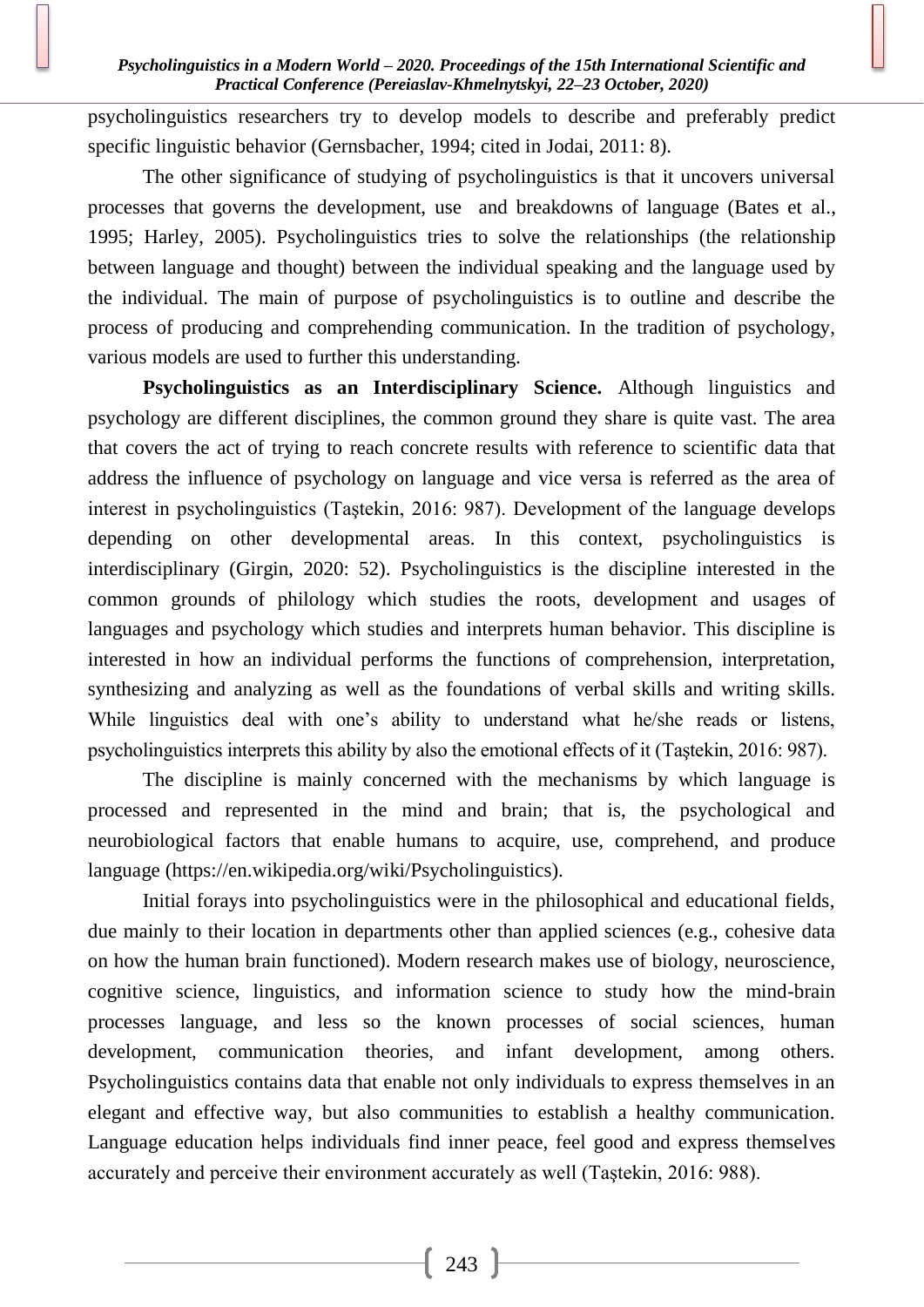### *Psycholinguistics in a Modern World – 2020. Proceedings of the 15th International Scientific and Practical Conference (Pereiaslav-Khmelnytskyi, 22–23 October, 2020)*

**The Significance of Psycholinguistic Studies.** Psycholinguistics studies the psychological and neurological factors that enable human to acquire, use and understand language. Psycholinguistics mainly concern with the use of psychological / scientific / experimental methods to study language acquisition, production and processing. Language psychology is concerned with the use of language as well as how one performs the function of understanding and comprehension as a listener (Ekmekçi, 1991).

Human being is a thinking and talking creature. Human being differentiates itself from other creatures by being a talking and thinking creature. Human being exports his emotion, thought, experience, knowledge and skill through language. People can use the language to communicate among themselves as long as they exist. It is important to use the language correctly, properly and consistently while communication takes place (Baba, 2020: 95). Educational process supported with the field of psycholinguistics can also decrease the negative effects of the language problems. Language is the medium in which we humans compose our thoughts, explain our thinking, construct our arguments, and create works of literature. Without language, societies as complex as ours could not exist (Pullum, 2018).

### **Conclusions**

Due to the fact that psycholinguistics is an interdisciplinary field, nowadays it is the focus of researchers who study the interrelation between mind and language. All these visual or auditory modes of communication that are reflected from individual to individual and to the community are related to and in relationship with psycholinguistics. Our emotions shed light on our language, and our choices in language shed light on our emotions. Psycholinguistics authorities are interested in the reflections of the reasons and results of human and animal behavior on language as well as examining the effects of oral, written, visual and behavioral language on human and animal behavior (Taştekin, 2016: 988). Morale and motivation values are in close relation with psycholinguistics. In all visual and auditory arts, language and psychology are prioritized. Because in all forms of art, using language effectively and taking the psychology of target audience into consideration affect the target result positively. Identifying verbal, mathematical and even every kind of artistic intelligence areas in the brain, studies on the function of memory and using NLP (Neuro Linguistic Programming) techniques instead of classic memorization/learning techniques give a different dimension to language learning and language usage. (Taştekin, 2016: 988).

According to (Harely, 2005) the the main subject of research in psycholinguistics is the study of cognitive processes that underlie the comprehension and production of language, and the way the cultural environment interact with these two. Psycholinguistics authorities try to find out methods that are adopted within theories and rules based on rational or scientific data